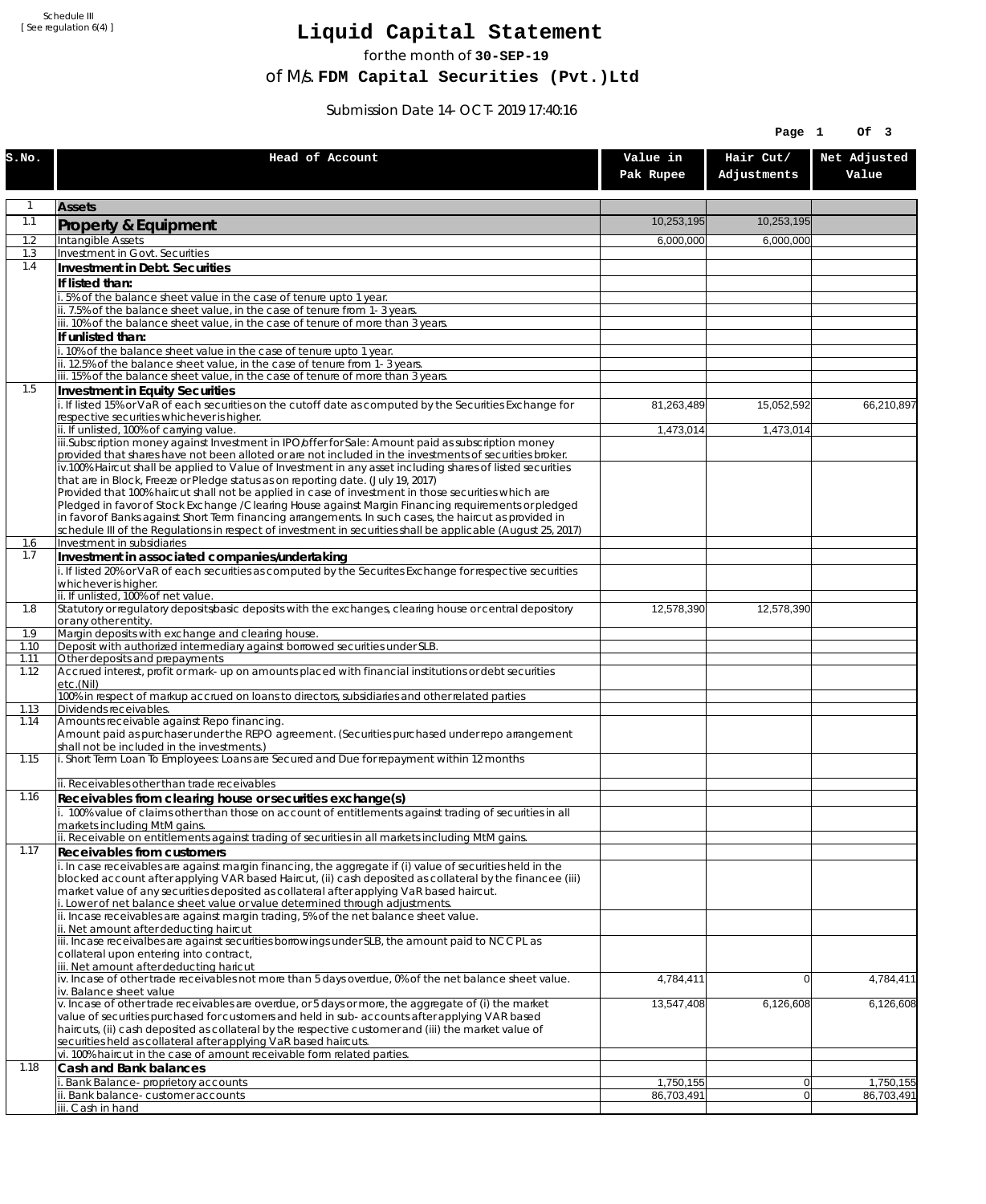Schedule III [ See regulation 6(4) ]

## **Liquid Capital Statement**

for the month of **30-SEP-19**

of M/s. **FDM Capital Securities (Pvt.)Ltd**

Submission Date 14-OCT-2019 17:40:16

|                |                                                                                                                                                                                                                                                                                                                                                                                                                                                                                                                                                             |                       | Page 2                   | Of 3                  |
|----------------|-------------------------------------------------------------------------------------------------------------------------------------------------------------------------------------------------------------------------------------------------------------------------------------------------------------------------------------------------------------------------------------------------------------------------------------------------------------------------------------------------------------------------------------------------------------|-----------------------|--------------------------|-----------------------|
| S.NO.          | Head of Account                                                                                                                                                                                                                                                                                                                                                                                                                                                                                                                                             | Value in<br>Pak Rupee | Hair Cut/<br>Adjustments | Net Adjusted<br>Value |
| 1.19           | <b>Total Assets</b>                                                                                                                                                                                                                                                                                                                                                                                                                                                                                                                                         | 218,353,553           | 51,483,799               | 165,575,562           |
| $\overline{2}$ | Liabilities                                                                                                                                                                                                                                                                                                                                                                                                                                                                                                                                                 |                       |                          |                       |
| 2.1            | Trade Payables                                                                                                                                                                                                                                                                                                                                                                                                                                                                                                                                              |                       |                          |                       |
|                | Payable to exchanges and clearing house                                                                                                                                                                                                                                                                                                                                                                                                                                                                                                                     |                       |                          |                       |
|                | Payable against leveraged market products<br>iii. Payable to customers                                                                                                                                                                                                                                                                                                                                                                                                                                                                                      | 85,582,150            | $\Omega$                 | 85,582,150            |
| 2.2            | <b>Current Liabilities</b>                                                                                                                                                                                                                                                                                                                                                                                                                                                                                                                                  |                       |                          |                       |
|                | Statutory and regulatory dues<br>ii. Accruals and other payables                                                                                                                                                                                                                                                                                                                                                                                                                                                                                            |                       |                          |                       |
|                | iii. Short-term borrowinas                                                                                                                                                                                                                                                                                                                                                                                                                                                                                                                                  |                       |                          |                       |
|                | iv. Current portion of subordinated loans                                                                                                                                                                                                                                                                                                                                                                                                                                                                                                                   |                       |                          |                       |
|                | v. Current portion of long term liabilities<br>vi. Deferred Liabilities                                                                                                                                                                                                                                                                                                                                                                                                                                                                                     |                       |                          |                       |
|                | vii. Provision for bad debts                                                                                                                                                                                                                                                                                                                                                                                                                                                                                                                                |                       |                          |                       |
|                | viii. Provision for taxation                                                                                                                                                                                                                                                                                                                                                                                                                                                                                                                                |                       |                          |                       |
| 2.3            | ix. Other liabilities as per accounting principles and included in the financial statements<br>Non-Current Liabilities                                                                                                                                                                                                                                                                                                                                                                                                                                      |                       |                          |                       |
|                | i. Long-Term financing                                                                                                                                                                                                                                                                                                                                                                                                                                                                                                                                      |                       |                          |                       |
|                | a. Long-Term financing obtained from financial instituion: Long term portion of financing obtained from<br>a financial institution including amount due against finance lease                                                                                                                                                                                                                                                                                                                                                                               |                       |                          |                       |
|                | b. Other long-term financing<br>ii. Staff retirement benefits                                                                                                                                                                                                                                                                                                                                                                                                                                                                                               |                       |                          |                       |
|                | iii. Advance against shares for Increase in Capital of Securities broker: 100% haircut may be allowed in                                                                                                                                                                                                                                                                                                                                                                                                                                                    |                       |                          |                       |
|                | respect of advance against shares if:                                                                                                                                                                                                                                                                                                                                                                                                                                                                                                                       |                       |                          |                       |
|                | a. The existing authorized share capital allows the proposed enhanced share capital<br>b. Boad of Directors of the company has approved the increase in capital                                                                                                                                                                                                                                                                                                                                                                                             |                       |                          |                       |
|                | c. Relevant Regulatory approvals have been obtained                                                                                                                                                                                                                                                                                                                                                                                                                                                                                                         |                       |                          |                       |
|                | d. There is no unreasonable delay in issue of shares against advance and all regulatory requirements<br>relating to the increase in paid up capital have been completed.                                                                                                                                                                                                                                                                                                                                                                                    |                       |                          |                       |
|                | e. Auditor is satisfied that such advance is against the increase of capital.                                                                                                                                                                                                                                                                                                                                                                                                                                                                               |                       |                          |                       |
|                | iv. Other liabilities as per accounting principles and included in the financial statements                                                                                                                                                                                                                                                                                                                                                                                                                                                                 |                       |                          |                       |
| 2.4            | Subordinated Loans                                                                                                                                                                                                                                                                                                                                                                                                                                                                                                                                          |                       |                          |                       |
|                | . 100% of Subordinated loans which fulfill the conditions specified by SECP are allowed to be deducted:<br>The Schedule III provides that 100% haircut will be allowed against subordinated Loans which fulfill the<br>conditions specified by SECP. In this regard, following conditions are specified:<br>a. Loan agreement must be executed on stamp paper and must clearly reflect the amount to be repaid<br>after 12 months of reporting period<br>b. No haircut will be allowed against short term portion which is repayable within next 12 months. |                       |                          |                       |
|                | c. In case of early repayment of loan, adjustment shall be made to the Liquid Capital and revised Liquid<br>Capital statement must be submitted to exchange.<br>ii. Subordinated loans which do not fulfill the conditions specified by SECP                                                                                                                                                                                                                                                                                                                |                       |                          |                       |
|                |                                                                                                                                                                                                                                                                                                                                                                                                                                                                                                                                                             |                       |                          |                       |
| 2.5            | <b>Total Liabilites</b>                                                                                                                                                                                                                                                                                                                                                                                                                                                                                                                                     | 85,582,150            | $\Omega$                 | 85,582,150            |
| 3              | Ranking Liabilities Relating to:                                                                                                                                                                                                                                                                                                                                                                                                                                                                                                                            |                       |                          |                       |
| 3.1            | Concentration in Margin Financing                                                                                                                                                                                                                                                                                                                                                                                                                                                                                                                           |                       |                          |                       |
|                | The amount calculated client-to- client basis by which any amount receivable from any of the<br>financees exceed 10% of the aggregate of amounts receivable from total financees.                                                                                                                                                                                                                                                                                                                                                                           |                       |                          |                       |
| 3.2            | Concentration in securites lending and borrowing                                                                                                                                                                                                                                                                                                                                                                                                                                                                                                            |                       |                          |                       |
|                | The amount by which the aggregate of:                                                                                                                                                                                                                                                                                                                                                                                                                                                                                                                       |                       |                          |                       |
|                | (i) Amount deposited by the borrower with NCCPL<br>(Ii) Cash margins paid and                                                                                                                                                                                                                                                                                                                                                                                                                                                                               |                       |                          |                       |
|                | (iii) The market value of securities pledged as margins exceed the 110% of the market value of shares                                                                                                                                                                                                                                                                                                                                                                                                                                                       |                       |                          |                       |
|                | borrowed                                                                                                                                                                                                                                                                                                                                                                                                                                                                                                                                                    |                       |                          |                       |
| 3.3            | Net underwriting Commitments<br>(a) in the case of right issuse : if the market value of securites is less than or equal to the subscription                                                                                                                                                                                                                                                                                                                                                                                                                |                       |                          |                       |
|                | price; the aggregate of:                                                                                                                                                                                                                                                                                                                                                                                                                                                                                                                                    |                       |                          |                       |
|                | (i) the 50% of Haircut multiplied by the underwriting commitments and                                                                                                                                                                                                                                                                                                                                                                                                                                                                                       |                       |                          |                       |
|                | (ii) the value by which the underwriting commitments exceeds the market price of the securities.<br>In the case of rights issuse where the market price of securities is greater than the subscription price, 5% of                                                                                                                                                                                                                                                                                                                                         |                       |                          |                       |
|                | the Haircut multiplied by the net underwriting                                                                                                                                                                                                                                                                                                                                                                                                                                                                                                              |                       |                          |                       |
|                | (b) in any other case: 12.5% of the net underwriting commitments                                                                                                                                                                                                                                                                                                                                                                                                                                                                                            |                       |                          |                       |
| 3.4            | Negative equity of subsidiary<br>The amount by which the total assets of the subsidiary (excluding any amount due from the subsidiary)                                                                                                                                                                                                                                                                                                                                                                                                                      |                       |                          |                       |
|                | exceed the total liabilities of the subsidiary                                                                                                                                                                                                                                                                                                                                                                                                                                                                                                              |                       |                          |                       |
| 3.5            | Foreign exchange agreements and foreign currency positions                                                                                                                                                                                                                                                                                                                                                                                                                                                                                                  |                       |                          |                       |
|                | 5% of the net position in foreign currency. Net position in foreign currency means the difference of total<br>assets denominated in foreign cuurency less total liabilities denominated in foreign currency                                                                                                                                                                                                                                                                                                                                                 |                       |                          |                       |
| 3.6            | Amount Payable under REPO                                                                                                                                                                                                                                                                                                                                                                                                                                                                                                                                   |                       |                          |                       |
| 3.7            | Repo adjustment                                                                                                                                                                                                                                                                                                                                                                                                                                                                                                                                             |                       |                          |                       |